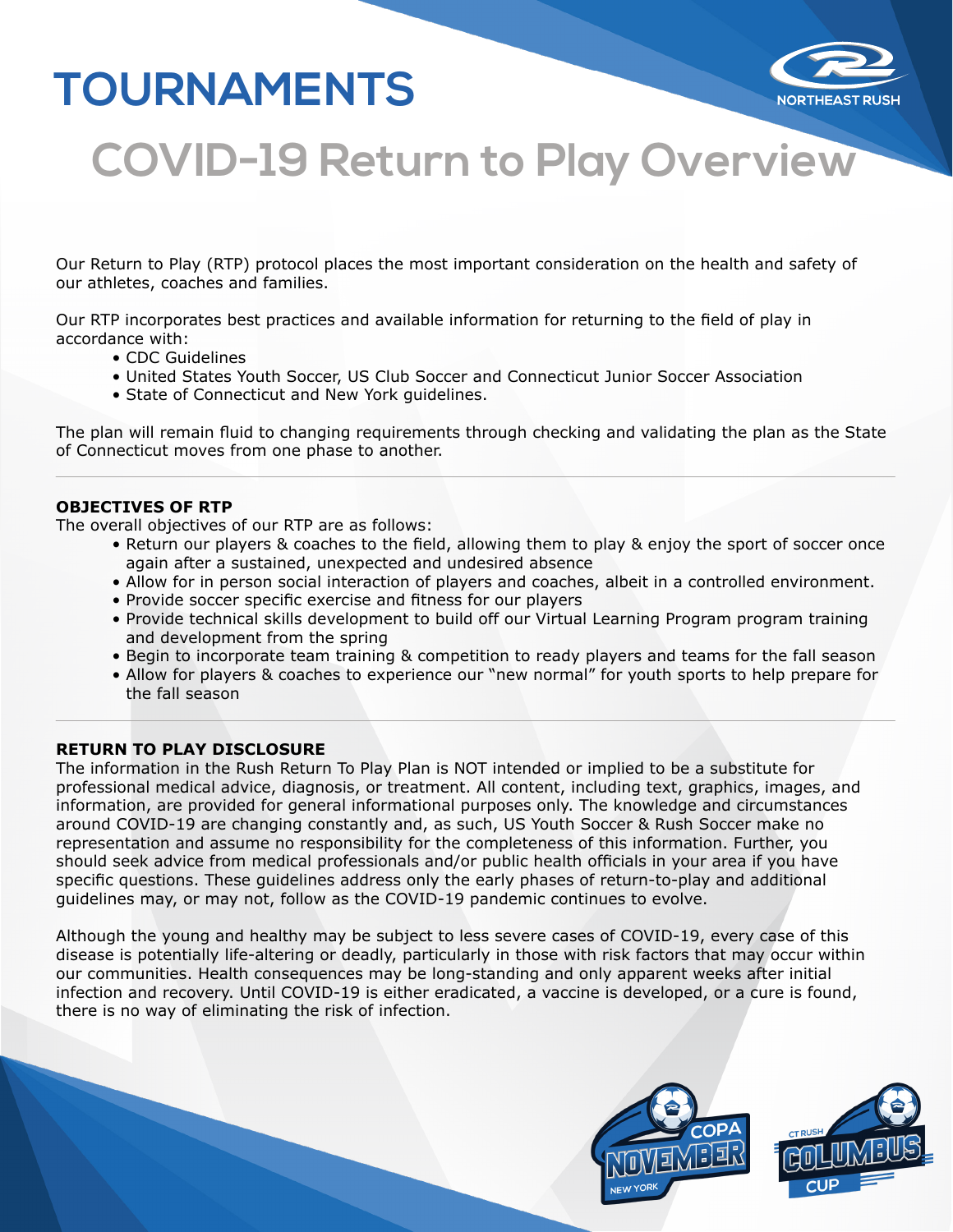

# **Accepted Teams Information**

The continued presence of the risk of infection is at the forefront of the Return To Play Plan.

The risks of participation will be clearly communicated to parents and participants in Rush Soccer Club through the Return To Play Plan, email and social media communication, waiver language, and verbal communication from Director's and all coaches on staff.

USYS State Associations and Rush Soccer Club are aware of and adhere to all Federal, State, and Local guidelines and requirements.

Soccer is considered a 'moderate" sport which relates to how much players come into contact according to the State of Connecticut and New York during phase 2 of reopening plans.

- [Click here to view USYS return to play strategy](https://drive.google.com/file/d/1fxlFXhUJo0Q8tFDHnSuusiPUn4uc1eU7/view)
- [Click here to view CT Guidelines](https://portal.ct.gov/-/media/DECD/Covid_Business_Recovery-Phase-2/Sports_FitnessCenters-_C4_V1.pdf)
- [Click here to view NY Guidelines](https://coronavirus.health.ny.gov/home)

### **MANDATORY SCREENING QUESTIONS**

Prior to participation in EACH DAY, EVERY player (certified by the parent) will need to certify the following:

- Was your temperature today over 100 degrees? Y or N
- Are you experiencing new coughing or shortness of breath? Y or N
- Do you have any of the following: Y or N *(chills, muscle pain, sore throat, new loss of taste or smell, stomach pain, nausea or diarrhea)*
- Has any member of your home tested positive for COVID 19 in the past 2 weeks?

*IF THE ANSWER TO ANY OF THE QUESTIONS IS YES, THE PLAYER WILL NOT BE ABLE TO PARTICIPATE.*

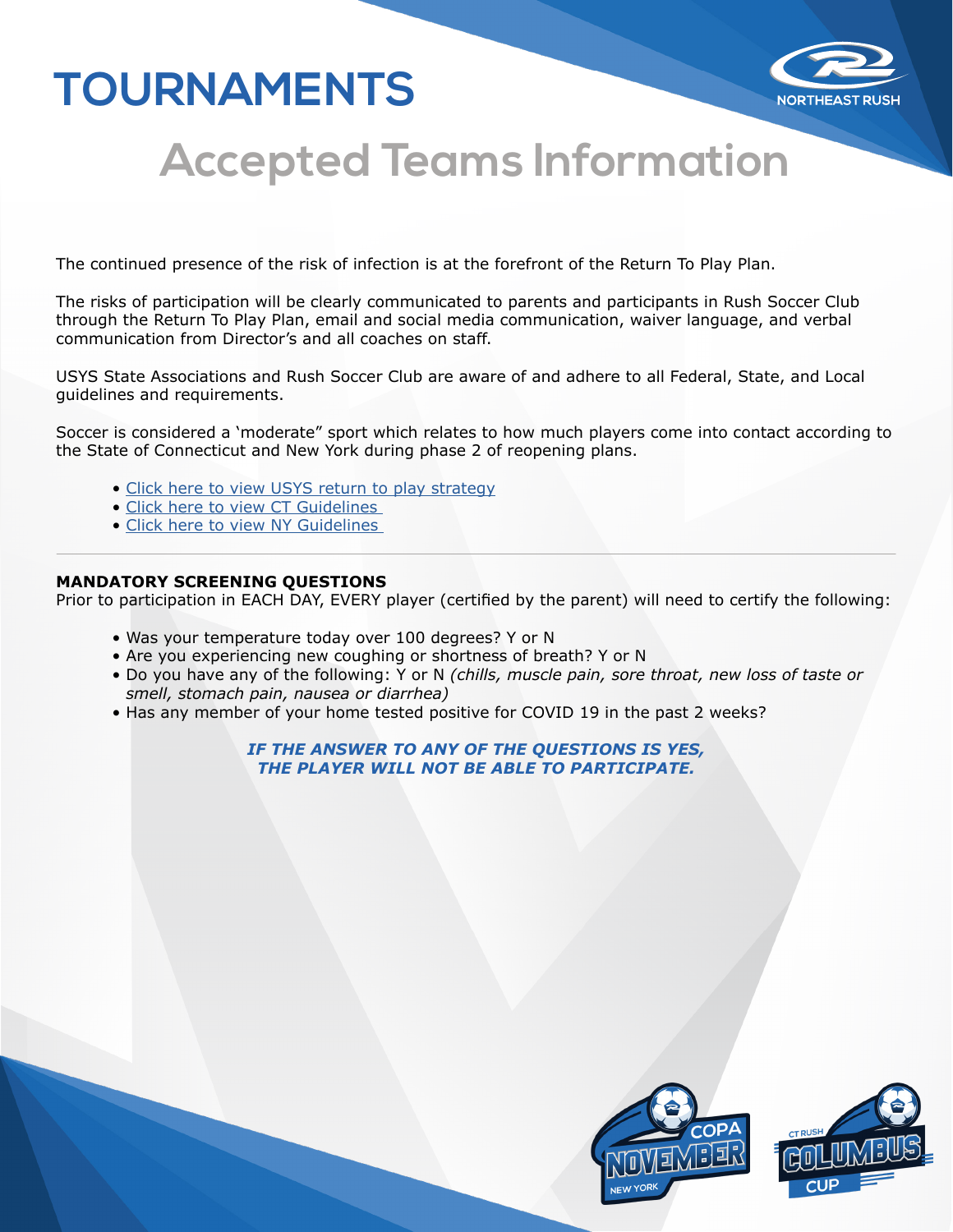

# **COVID-19 Return to Play Overview**

### **GENERAL TOURNAMENT FACILITY SANITIZING:**

- 1) All porta pots will be cleaned before, during and after each event
- 2) All porta pots will be supplied with hand sanitizer
- 3) Multiple Hand Sanitizing Units will be strategically placed throughout every tournament facility
- 4) All above structures will be wiped down by Rush Event Staff every hour throughout every event
- 5) All above structures will have supplies checked and re-stocked throughout the event

#### **TOURNAMENT SCHEDULING AND FIELD LAYOUT**

Field layouts and game schedules will be modified to:

- 1) Increase space between fields to provide better social distancing, reduced crowding and sufficient space between groups of people
- 2) Reduce the number of people on site in one area at any one time such that social distancing protocols (provided by the CDC and State Departments of Health) are met and exceeded
- 3) Provide shorter, back-to-back games against different opponents to reduce 'down time' in between games

### **GENERAL HEALTH AND SAFETY OPERATIONAL PROTOCOLS:**

#### **Pre Event**

- 1) Rush Soccer will provide significant pre-event communications (emails, zoom calls etc.) to clearly communicate expectations and protocols, increase health and safety, and reduce risk
- 2) All event staff will receive pre-event training on protocols and guidelines.
- 3) Rush Soccer will have a planned response and mitigation plan in place in case of a reported infection.
- 4) All players and coaches should do a temperature self-check prior to attending a Rush event If a person has a temperature over 100 degrees, that person should not travel to the event.
- 5) Everyone who feels sick or has any symptoms of COVID-19 should not attend a Rush Soccer event.
- 6) Anyone who has had close contact with a person known to have COVID-19 should not attend a Rush Soccer event.
- 7) All people planning to be on site should bring their own face coverings, hand sanitizer, sunscreen, hydration and food.

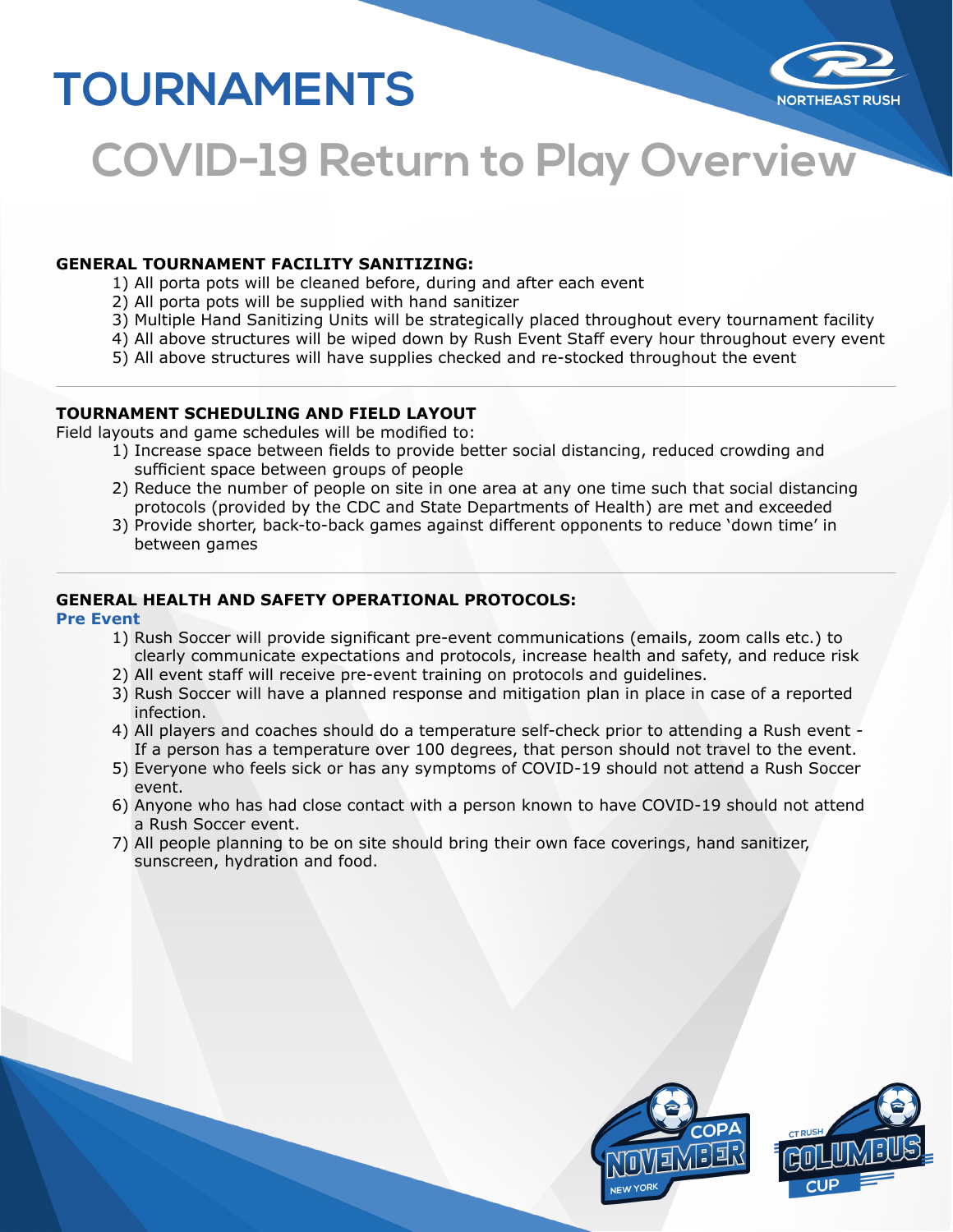

# **COVID-19 Return to Play Overview**

## **During the Event**

- 1) Significant signage, ground markings and barriers will be used to ensure proper health and safety protocols are utilized and observed by all attendees (proper social distancing, use of face coverings and good hygiene practices)
- 2) Staff will assist guests with loudspeaker announcements and reminders
- 3) Field marshals will be located throughout the facility to assist guests and remind of safety protocols
- 4) Game schedules will be created to reduce the number vehicles and people on site and to limit contact between spectator groups and/or teams
- 5) Medical staff (with proper PPE) will be on site to take body temperatures with no-touch thermal thermometers for all participants.
- 6) Police will be on site at all times (already standard practice)
- 7) Porta pots will be placed back-to-back with social distancing ground marketing to reduce social distancing concerns
- 8) Game scores will not be posted on site (the website will be updated regularly)
- 9) There will not be an awards ceremony Awards will be out directly to coaches or team managers in a manner meant to reduce interaction
- 10) No team or group pictures allowed on site
- 11) Tables and chairs in the food court area will not be provided (to eliminate an area of potential transmission
- 12) There will be no team benches provided and teams should not bring their own bench (as players must remain 6 ft. apart while not playing)
- 13) Anyone who becomes sick during the event should leave the facility immediately or seek medical attention at one of the medical tents

## **TOURNAMENT PARTICIPANT PROTOCOLS:**

### **Players and Coaches:**

## **DO NOT ALLOW ANY TEAM MEMBER(S) WITH SYMPTOMS TO ATTEND ANY EVENT**

- 1) If you are sick, feeling sick or have a temperature of 100 degrees or higher, you must not attend the event
- 2) Players and coaches should remain in their vehicles until the designated time to enter the facility (to allow teams and supporters at previous games to leave the facility and allow time for sanitation)
- 3) Specific areas will be marked for players around their team sideline and bench/technical area to provide for adequate social distancing for those players who are not on the field during competition
- 4) There will be no team benches provided to reduce the chances of spread and need to sanitize
- 5) No early arrival and warm up in areas outside of the playing field prior to the game

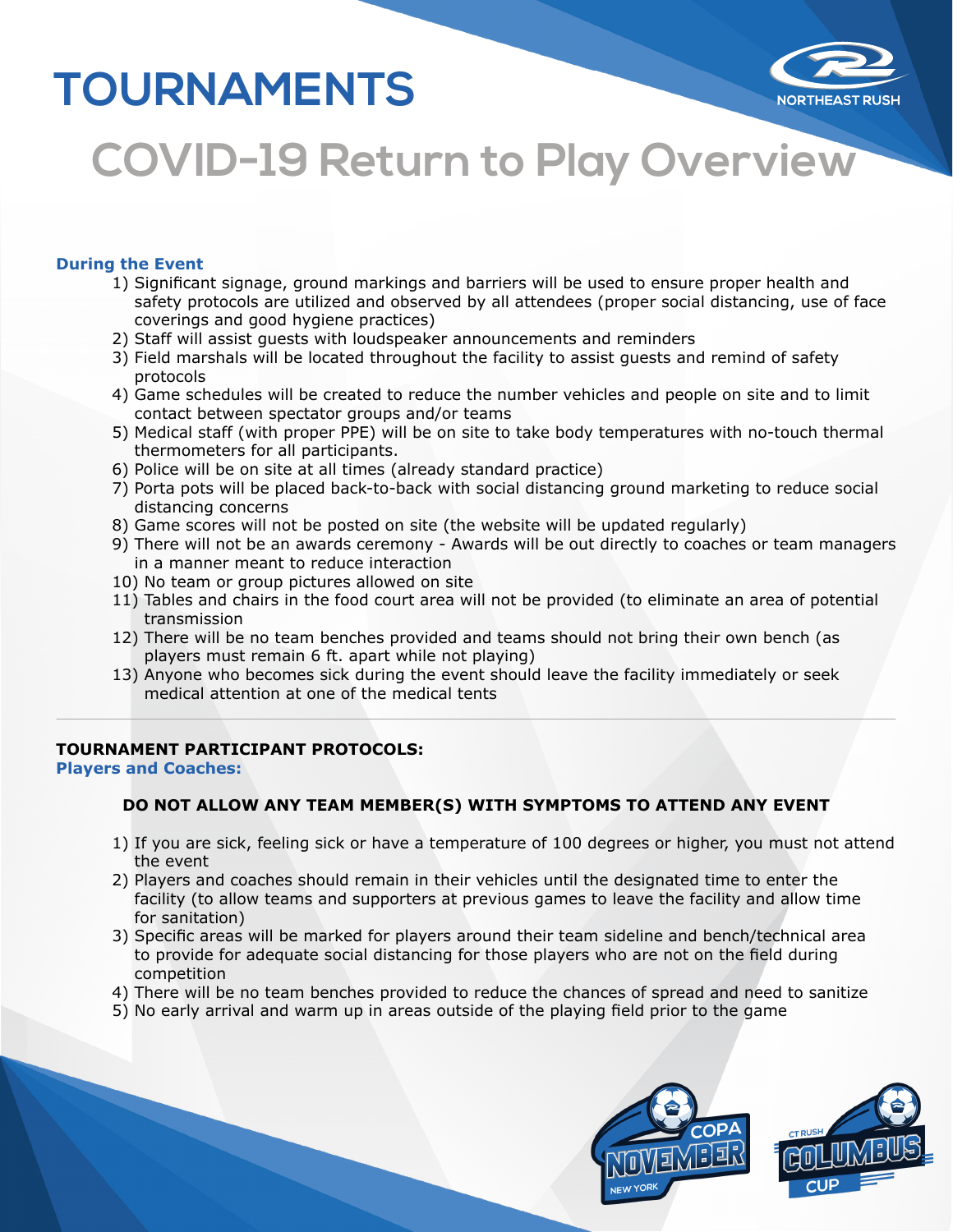

# **COVID-19 Return to Play Overview**

- 6) Players and coaches must wear face coverings between the parking lot and the team bench area
- 7) Players and coaches in the "team bench" area may remove face coverings during active warm up and the during game
- 8) Coaches must wear face coverings in between games and at all times when addressing players on the bench area. Coach(es) and players should maintain social distancing during half time, water breaks and at all times when off the field of play
- 9) Coaches and players should maintain "social distancing" in the "bench area" and in between games (i.e. do not congregate in groups of 5+ on the sidelines and maintain a minimum of 6 ft. apart from other groups)
- 10) Do not share water bottles, drinks or food or any personal items
- 11) Hand contact of any kind will be prohibited (i.e. handshakes, 'high fives,' etc.)
- 12) Soccer balls and equipment will be disinfected by referees before, during and after each game
- 13) No spitting will be allowed on the field, sidelines, or anywhere on the event premise
- 14) Coaches should possess player passes during the game do not exchange documents with the referee(s)
- 15) Tents or tarps may be used only in the technical areas to shield players from the sun and heat - It is recommended to bring enough tents so that all players may be in the shade while still maintaining proper social distancing
- 16) Cover your mouth when coughing or sneezing recommended into the nape of the elbow
- 17) Avoid touching eyes, nose, and mouth with hands
- 18) Players or coach should sanitize their hands each time they come off off the field and in between each game
- 19) All coaches and players should launder clothes, uniforms, and vests after day one of the event if the items are to be worn on day two

### **Parents and Spectators:**

- 1) Anyone with symptoms (fever, cough, etc.) must not attend any event
- 2) Spectators and guests should bring personal hand sanitizer and wipes to the event
- 3) All spectators must wear a face covering traveling while between the parking lots and the fields
- 4) Spectators must follow clearly marked directional signage entrances and exits to the facility and at the fields to maintain proper social distancing
- 5) Spectators will be separated in clearly marked areas to comply with all social distancing guidelines (6 feet apart)
- 6) Face coverings must also be worn when traveling through common areas (going to porta pots, moving from one field to another between games, etc.)
- 7) Spectators and supporters will be located on the same side of field as the team they support to reduce interaction between competing teams and their supporters (see field diagrams)
- 8) Rush strongly recommends that only one (1) parent/supporter per player attend each event
- 9) All supporters should maintain "social distancing" (i.e. do not congregate in groups of 5+ (families only) on the sidelines and must maintain a minimum of 6 ft. apart from each other)

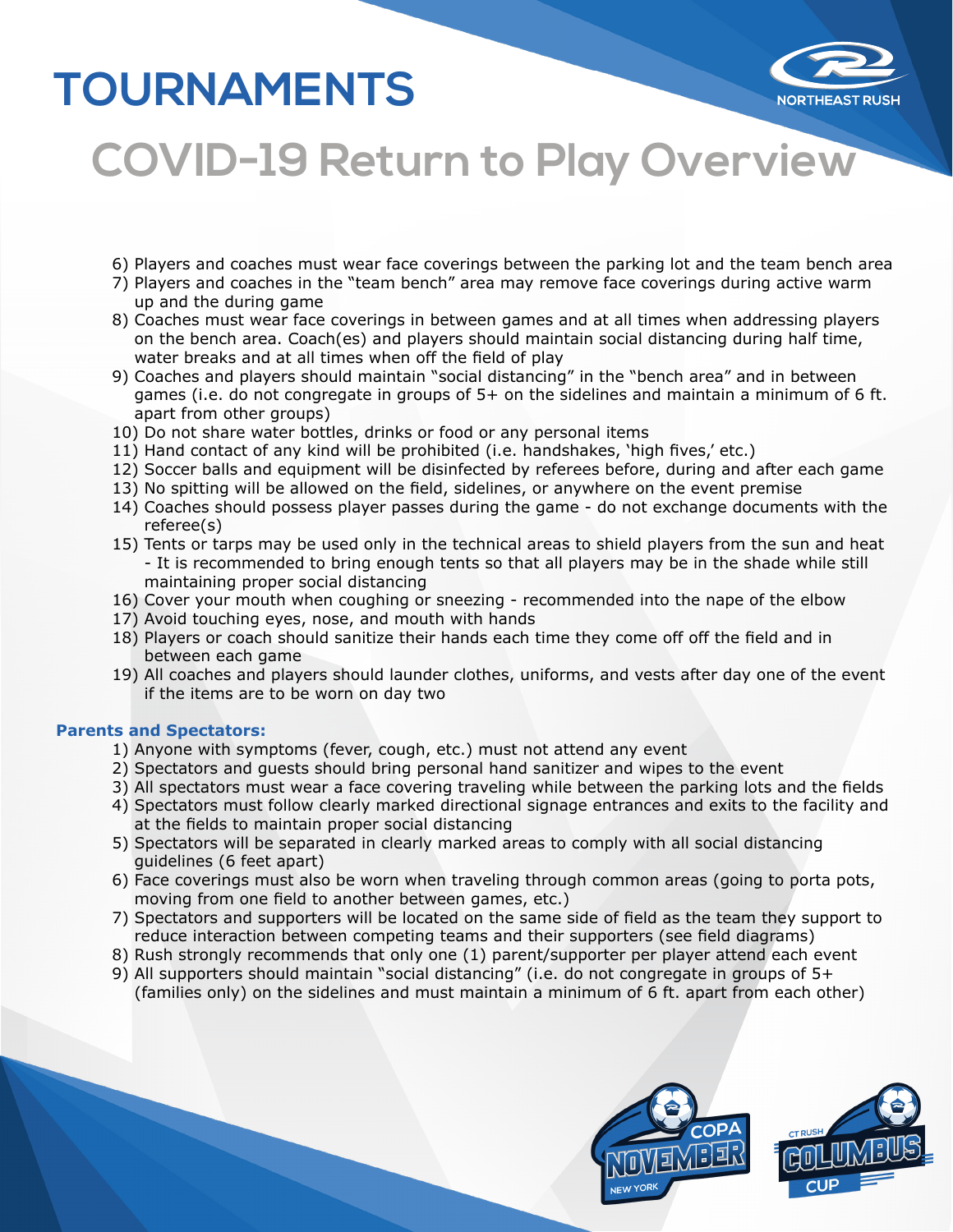

# **COVID-19 Return to Play Overview**

- 10) Everyone is expected to cover their mouth when coughing or sneezing recommended into the nape of the elbow
- 11) Anyone feeling sick should leave the facility immediately and go home or seek a healthcare facility
- 12) Avoid touching their eyes, nose, and mouth with their hands whenever possible
- 13) Tents, tarps or large group structures will not be permitted in the spectator areas of sidelines (Only within technical areas for players and coaches)
- 14) It is strongly recommended that people over 65 and/or with pre-existing conditions do not attend
- 15) It is strongly recommended that players have minimal number of supporters on site

#### **Referees**

- 1) Anyone with symptoms must not work any event
- 2) All referees will have their temperature taken prior to their first game each day of the event
- 3) All referees are required to wear face coverings while moving between the parking lot and the fields
- 4) Referees in common areas should wear masks at all times unless properly social distancing as an alternate referee
- 5) Referees must cover their mouth when coughing or sneezing recommended into the nape of the elbow
- 6) Physical contact of any kind will be prohibited (i.e. handshakes, "high fives", etc.)
- 7) May use artificial or electronic noise makers rather than whistles
- 8) Soccer balls and equipment will be disinfected by referees before, during and after each game
- 9) All referees should launder clothes and uniforms after activities each day

### **Rush Tournament Staff**

- 1) Anyone with symptoms must not work any event
- 2) All staff will have their temperature taken as soon as they report to the site each day of the event
- 3) Anyone feeling sick during an event must leave immediately after informing their supervisor
- 4) Any staff members who leaves feeling sick must not return to work until obtaining a clearance from a medical doctor and quarantining
- 5) All Rush staff will wear protective gloves throughout the event, changing them regularly
- 6) All Rush staff will wear protective face coverings throughout the event, changing them as needed
- 7) All Rush Staff must cover their mouth when coughing or sneezing recommended into the nape of the elbow
- 8) Assigned staff will be responsible for sanitizing all defined public areas (i.e. porta pot handles/ doors, tents, golf carts, etc.)